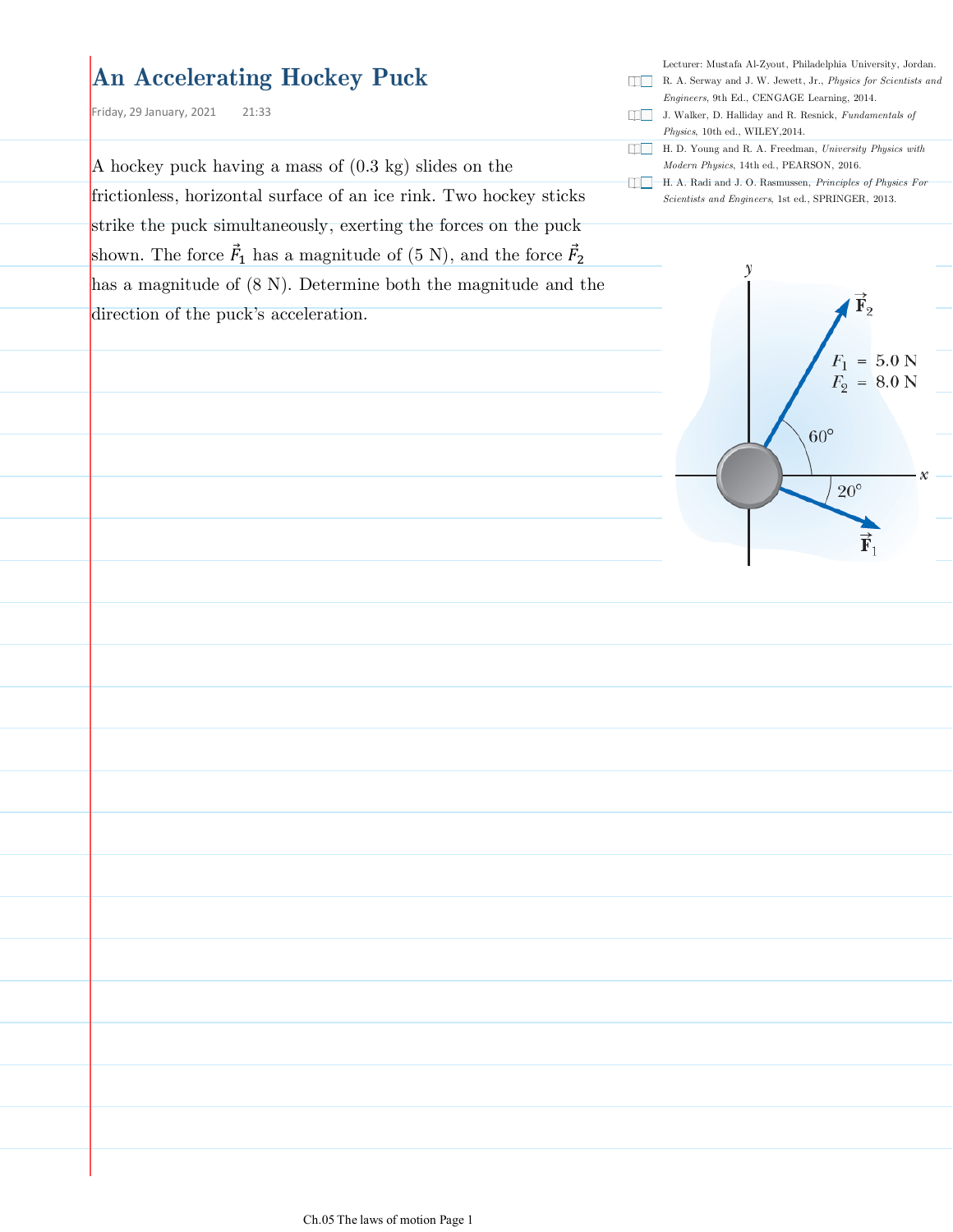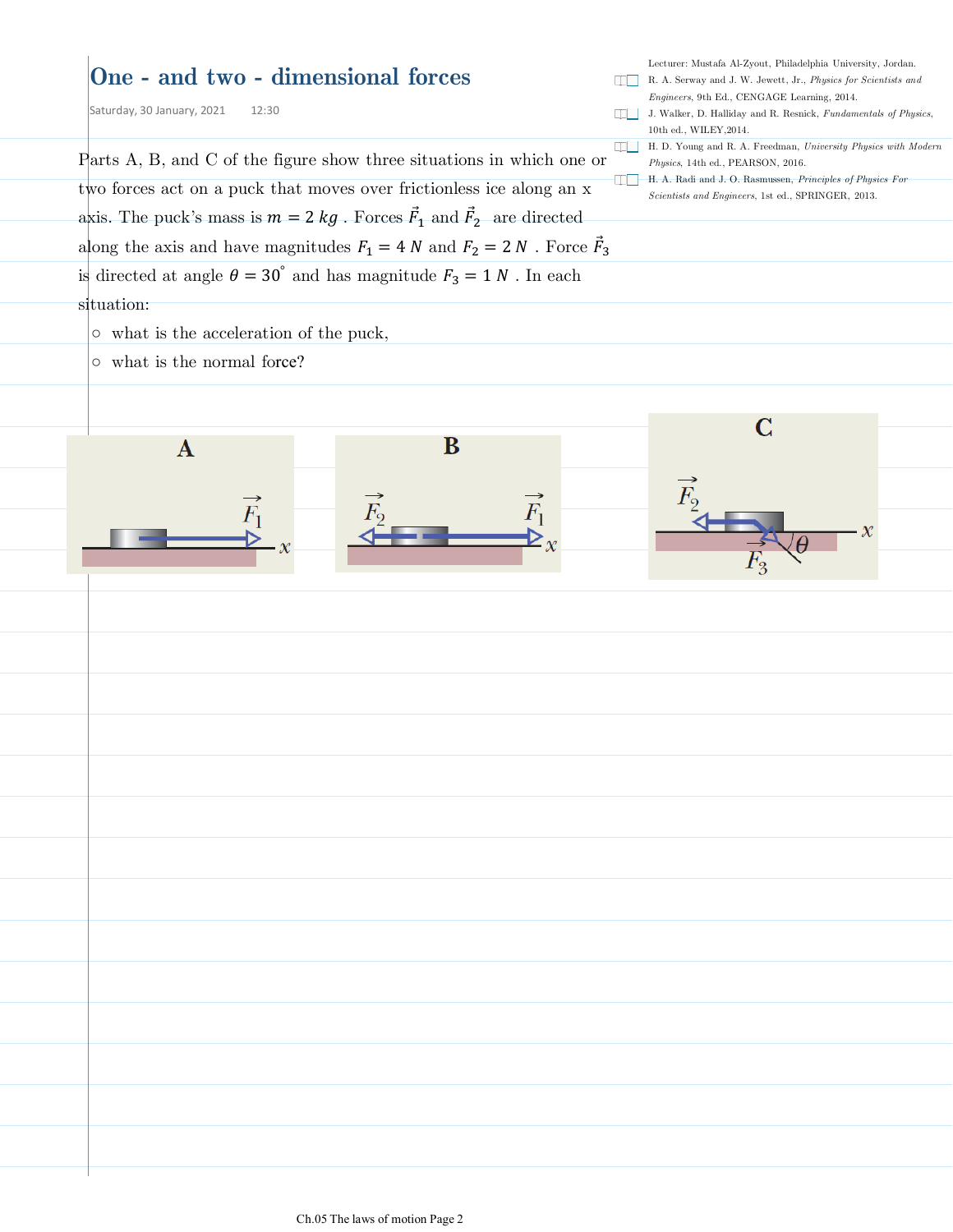# **A Traffic Light at Rest**

Saturday, 30 January, 2021 12:35

Lecturer: Mustafa Al-Zyout, Philadelphia University, Jordan.

R. A. Serway and J. W. Jewett, Jr., *Physics for Scientists and Engineers*, 9th Ed., CENGAGE Learning, 2014.

J. Walker, D. Halliday and R. Resnick, *Fundamentals of Physics*, 10th ed., WILEY,2014.

H. D. Young and R. A. Freedman, *University Physics with Modern Physics*, 14th ed., PEARSON, 2016.

H. A. Radi and J. O. Rasmussen, *Principles of Physics For Scientists and Engineers*, 1st ed., SPRINGER, 2013.

| A traffic light weighing (122 N) hangs in equilibrium from a cable                      | $\theta_1$<br>$\theta_{\rm o}$ |  |
|-----------------------------------------------------------------------------------------|--------------------------------|--|
| tied to two other cables fastened to a support as in Figure. The                        |                                |  |
| upper cables make angles of $(37^{\circ})$ and $(53^{\circ})$ with the horizontal. Find | $T_2$<br>$T_1$                 |  |
| the magnitude of the tension in each cable.                                             |                                |  |
|                                                                                         | $T_3$                          |  |
|                                                                                         |                                |  |
|                                                                                         |                                |  |
|                                                                                         |                                |  |
|                                                                                         |                                |  |
|                                                                                         |                                |  |
|                                                                                         |                                |  |
|                                                                                         |                                |  |
|                                                                                         |                                |  |
|                                                                                         |                                |  |
|                                                                                         |                                |  |
|                                                                                         |                                |  |
|                                                                                         |                                |  |
|                                                                                         |                                |  |
|                                                                                         |                                |  |
|                                                                                         |                                |  |
|                                                                                         |                                |  |
|                                                                                         |                                |  |
|                                                                                         |                                |  |
|                                                                                         |                                |  |
|                                                                                         |                                |  |
|                                                                                         |                                |  |
|                                                                                         |                                |  |
|                                                                                         |                                |  |
|                                                                                         |                                |  |
|                                                                                         |                                |  |
|                                                                                         |                                |  |
|                                                                                         |                                |  |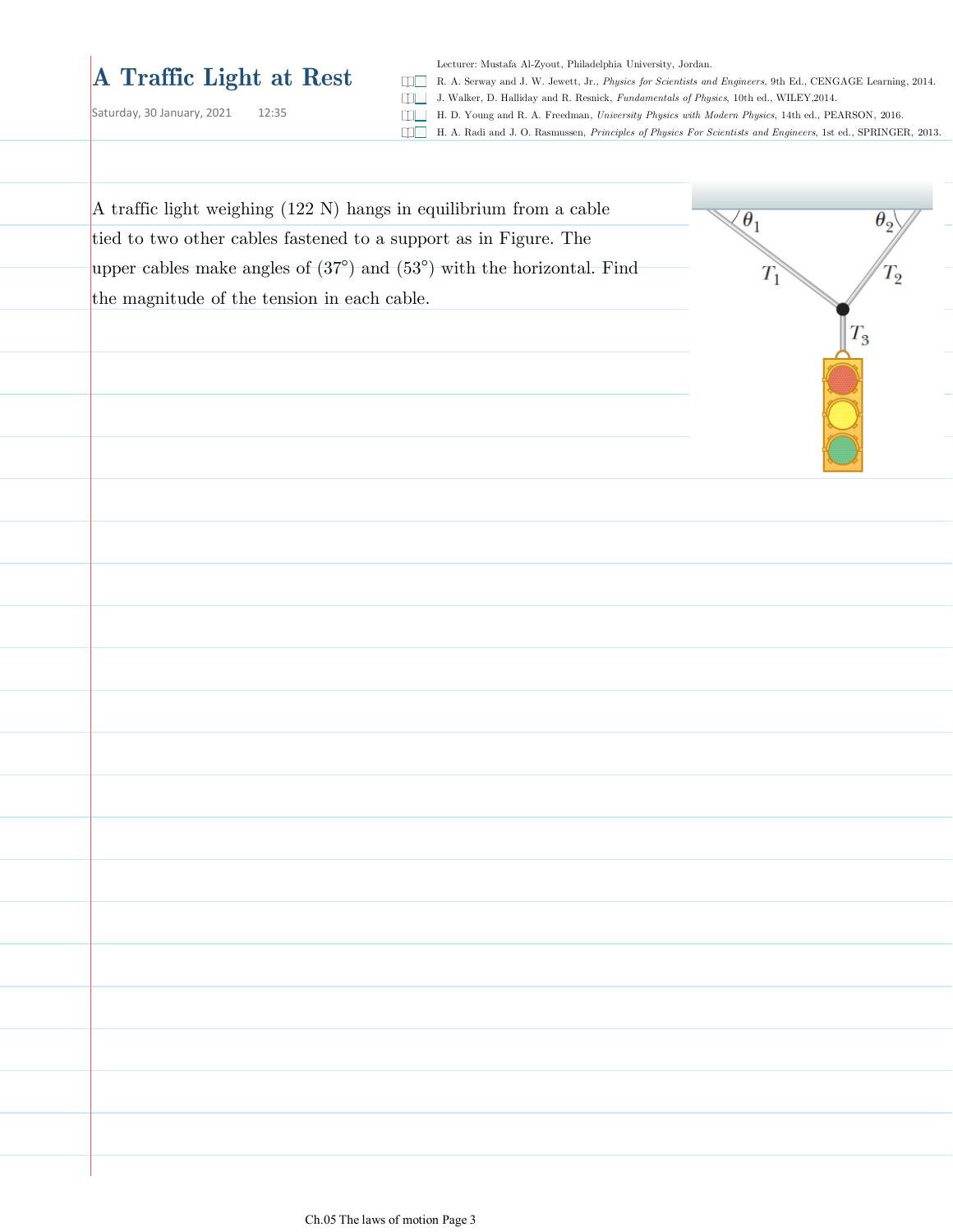## **The Runaway Car**

A car of mass (m) is on an icy driveway inclined at an angle

Saturday, 30 January, 2021 12:36

Lecturer: Mustafa Al-Zyout, Philadelphia University, Jordan.

R. A. Serway and J. W. Jewett, Jr., *Physics for Scientists and Engineers*, 9th Ed., CENGAGE Learning, 2014.

J. Walker, D. Halliday and R. Resnick, *Fundamentals of Physics*, 10th ed., WILEY,2014.

H. D. Young and R. A. Freedman, *University Physics with Modern Physics*, 14th ed., PEARSON, 2016.

H. A. Radi and J. O. Rasmussen, *Principles of Physics For Scientists and Engineers*, 1st ed., SPRINGER, 2013.

 $\theta$  as in the figure. ○ Find the acceleration of the car, assuming the driveway is frictionless.  $\circ$  Suppose the car is released from rest at the top of the incline and the distance from the car's front bumper to the bottom of the incline is (d). How long does it take the front bumper to reach the bottom of the hill, and  $\circ$  what is the car's speed as it arrives there? ○ Determine the normal force.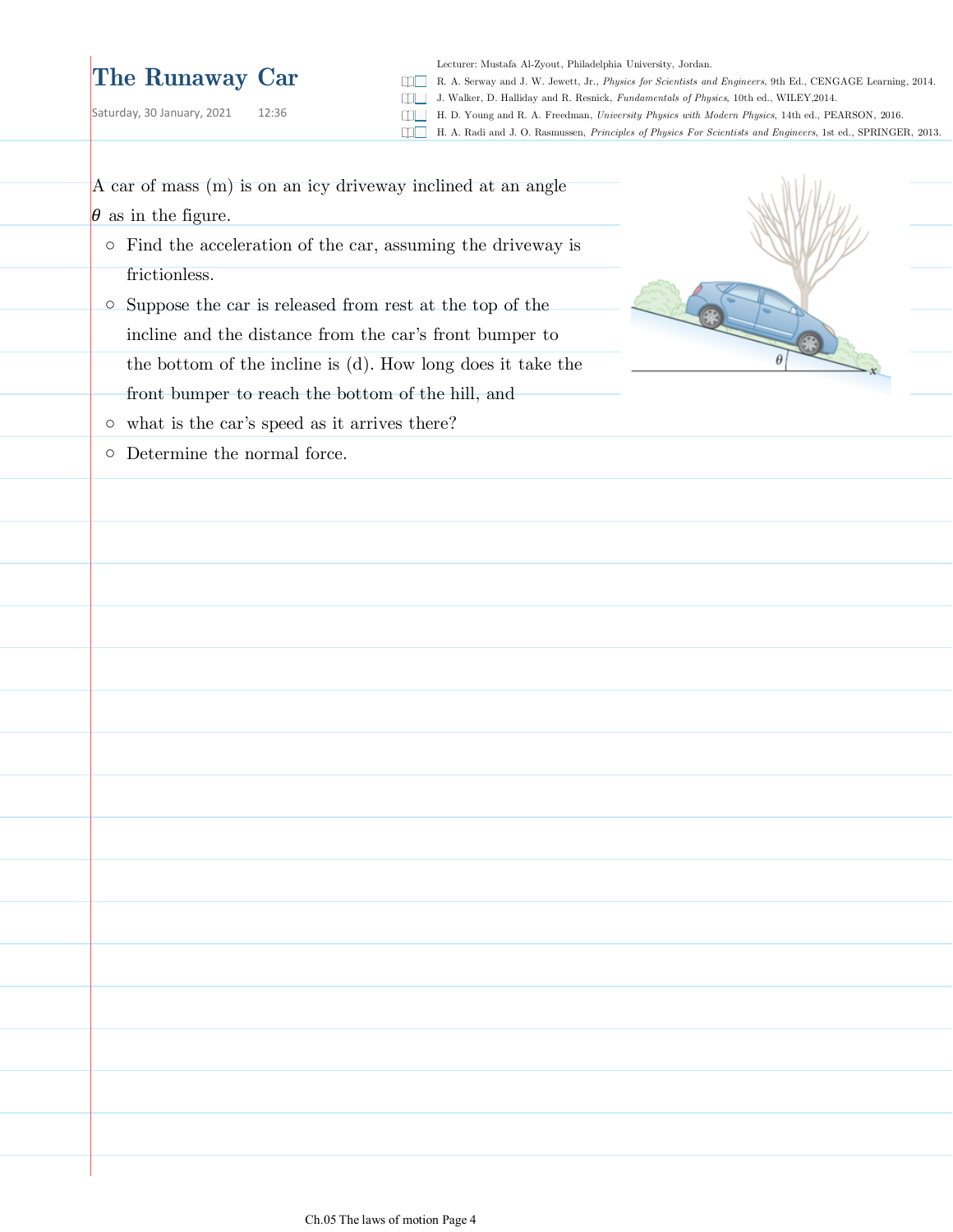#### **One Block Pushes Another**

Lecturer: Mustafa Al-Zyout, Philadelphia University, Jordan.

R. A. Serway and J. W. Jewett, Jr., *Physics for Scientists and Engineers*, 9th Ed., CENGAGE Learning, 2014.

Saturday, 30 January, 2021 12:36

J. Walker, D. Halliday and R. Resnick, *Fundamentals of Physics*, 10th ed., WILEY,2014.

H. D. Young and R. A. Freedman, *University Physics with Modern Physics*, 14th ed., PEARSON, 2016. H. A. Radi and J. O. Rasmussen, *Principles of Physics For Scientists and Engineers*, 1st ed., SPRINGER, 2013.

| Two blocks of masses $m_1$ and $m_2$ , with $m_1 > m_2$ , are                                          |
|--------------------------------------------------------------------------------------------------------|
| $\overrightarrow{\textbf{F}}$<br>placed in contact with each other on a frictionless,                  |
| m <sub>1</sub><br>horizontal surface as shown. A constant horizontal force $\vec{F}$<br>m <sub>2</sub> |
| is applied to $m_1$ .                                                                                  |
| $\circ~$ Find the magnitude of the acceleration of the system.                                         |
| $\circ~$ Determine the magnitude of the contact force between                                          |
| the two blocks.                                                                                        |
|                                                                                                        |
|                                                                                                        |
|                                                                                                        |
|                                                                                                        |
|                                                                                                        |
|                                                                                                        |
|                                                                                                        |
|                                                                                                        |
|                                                                                                        |
|                                                                                                        |
|                                                                                                        |
|                                                                                                        |
|                                                                                                        |
|                                                                                                        |
|                                                                                                        |
|                                                                                                        |
|                                                                                                        |
|                                                                                                        |
|                                                                                                        |
|                                                                                                        |
|                                                                                                        |
|                                                                                                        |
|                                                                                                        |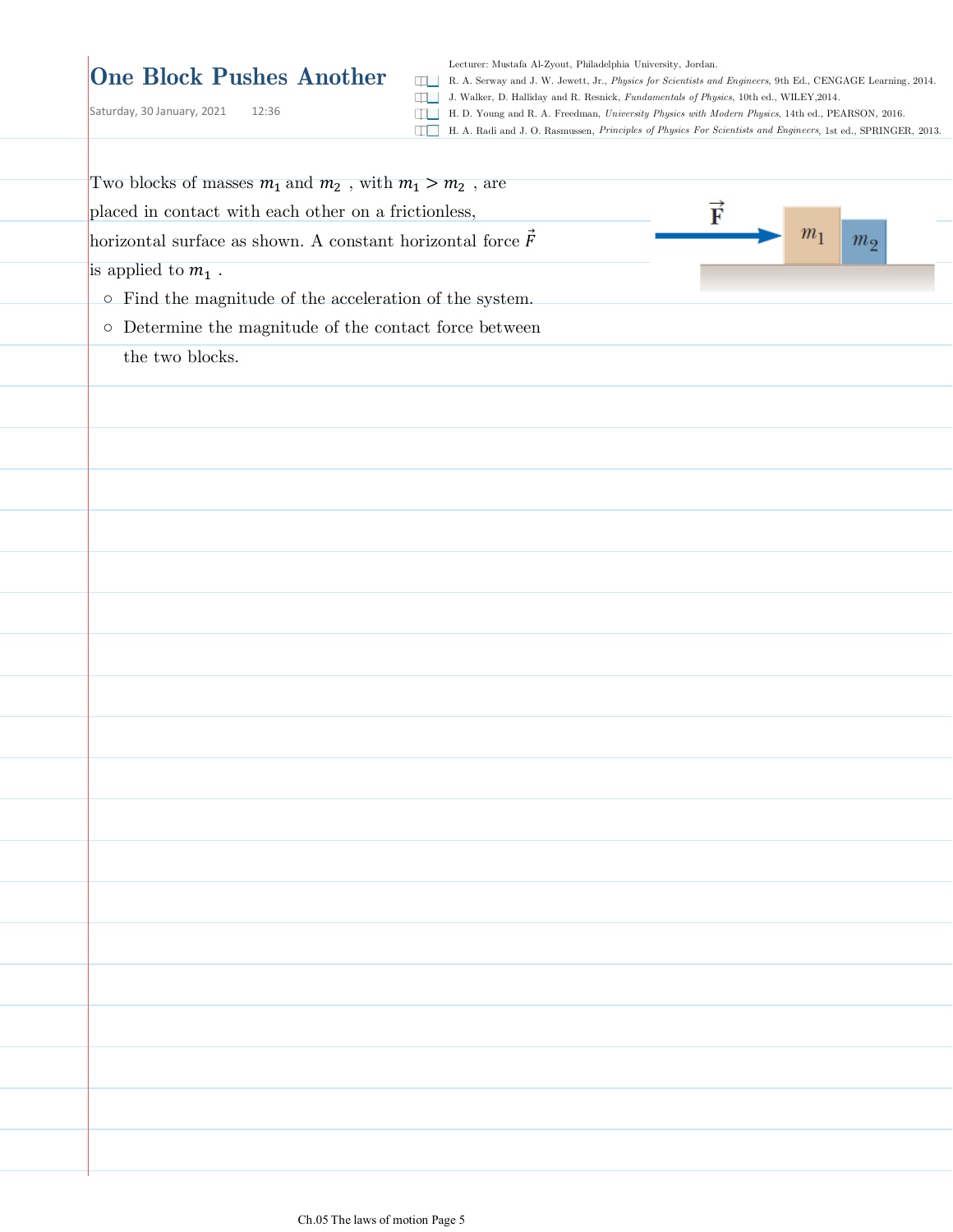## **The Atwood Machine**

Saturday, 30 January, 2021 12:38

Lecturer: Mustafa Al-Zyout, Philadelphia University, Jordan.

R. A. Serway and J. W. Jewett, Jr., *Physics for Scientists and Engineers*, 9th Ed., CENGAGE Learning, 2014.

- J. Walker, D. Halliday and R. Resnick, *Fundamentals of Physics*, 10th ed., WILEY,2014.
- H. D. Young and R. A. Freedman, *University Physics with Modern Physics*, 14th ed., PEARSON, 2016.
- H. A. Radi and J. O. Rasmussen, *Principles of Physics For Scientists and Engineers*, 1st ed., SPRINGER, 2013.

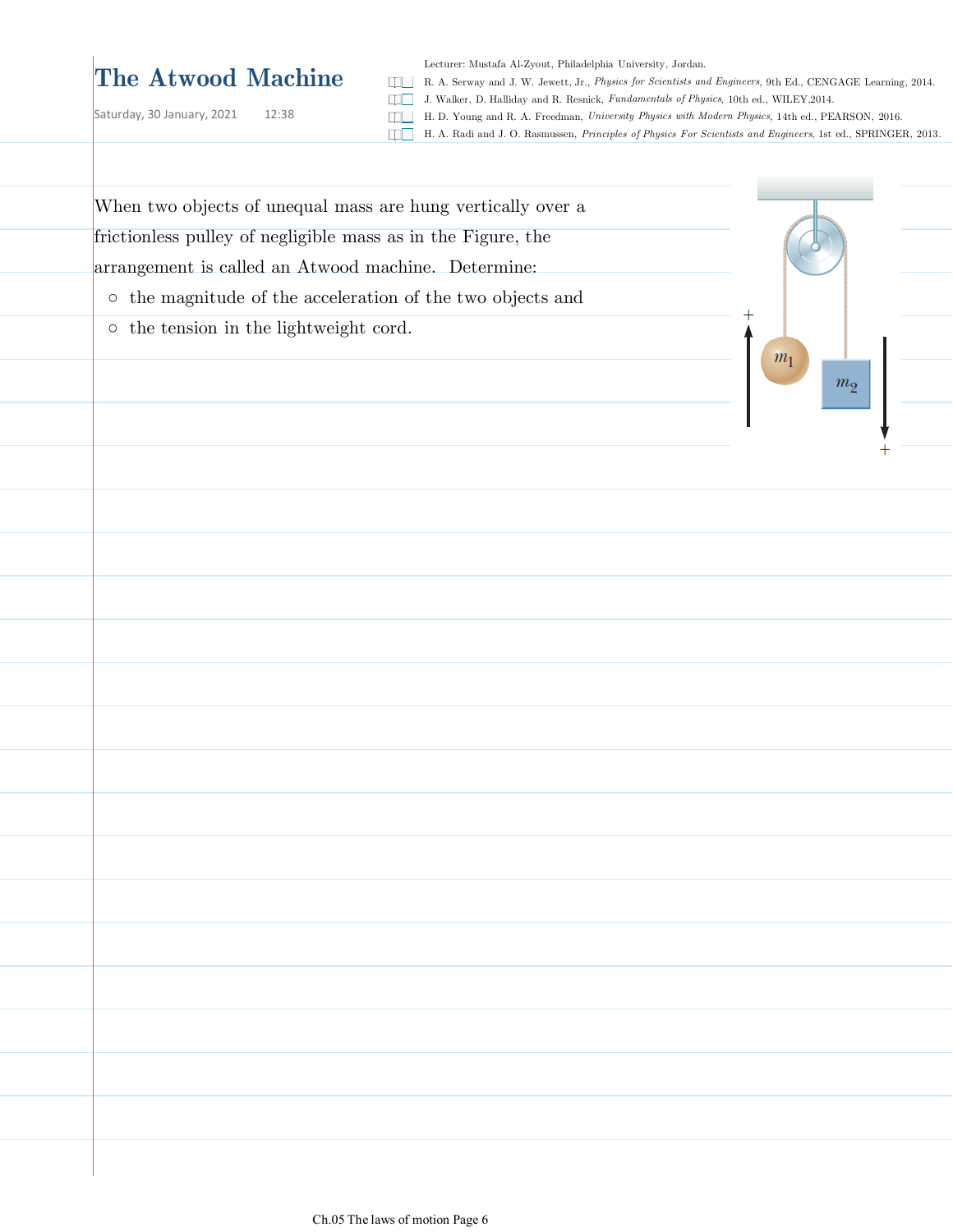| <b>Block on table, block hanging</b><br>Saturday, 30 January, 2021<br>12:39                                                                                                                                            | Lecturer: Mustafa Al-Zyout, Philadelphia<br>University, Jordan.<br>R. A. Serway and J. W. Jewett, Jr., Physics for<br>Scientists and Engineers, 9th Ed., CENGAGE<br>Learning, 2014. |
|------------------------------------------------------------------------------------------------------------------------------------------------------------------------------------------------------------------------|-------------------------------------------------------------------------------------------------------------------------------------------------------------------------------------|
| The figure shows a block S (the sliding block) with mass $M = 3.3 kg$ .                                                                                                                                                | J. Walker, D. Halliday and R. Resnick,<br>Fundamentals of Physics, 10th ed., WILEY, 2014.<br>H.D. Young and R. A. Freedman, University<br>Physics with Modern Physics, 14th ed.,    |
| The block is free to move along a horizontal frictionless surface and<br>connected, by a cord that wraps over a frictionless pulley, to a second<br>block H (the hanging block), with mass $m = 2.1 kg$ . The cord and | PEARSON, 2016.<br>H. A. Radi and J. O. Rasmussen, Principles of<br>Physics For Scientists and Engineers, 1st ed.,<br>SPRINGER, 2013.                                                |
| pulley have negligible masses compared to the blocks. The hanging<br>block H falls as the sliding block S accelerates to the right. Find:<br>$\circ$ the acceleration of block S or H,                                 | Sliding<br>block S                                                                                                                                                                  |
| o the tension in the cord.                                                                                                                                                                                             | $\boldsymbol{M}$<br>Frictionless<br>surface<br>Hanging<br>$\boldsymbol{m}$<br>block $H$                                                                                             |
|                                                                                                                                                                                                                        |                                                                                                                                                                                     |
|                                                                                                                                                                                                                        |                                                                                                                                                                                     |
|                                                                                                                                                                                                                        |                                                                                                                                                                                     |
|                                                                                                                                                                                                                        |                                                                                                                                                                                     |
|                                                                                                                                                                                                                        |                                                                                                                                                                                     |
|                                                                                                                                                                                                                        |                                                                                                                                                                                     |
|                                                                                                                                                                                                                        |                                                                                                                                                                                     |
|                                                                                                                                                                                                                        |                                                                                                                                                                                     |
|                                                                                                                                                                                                                        |                                                                                                                                                                                     |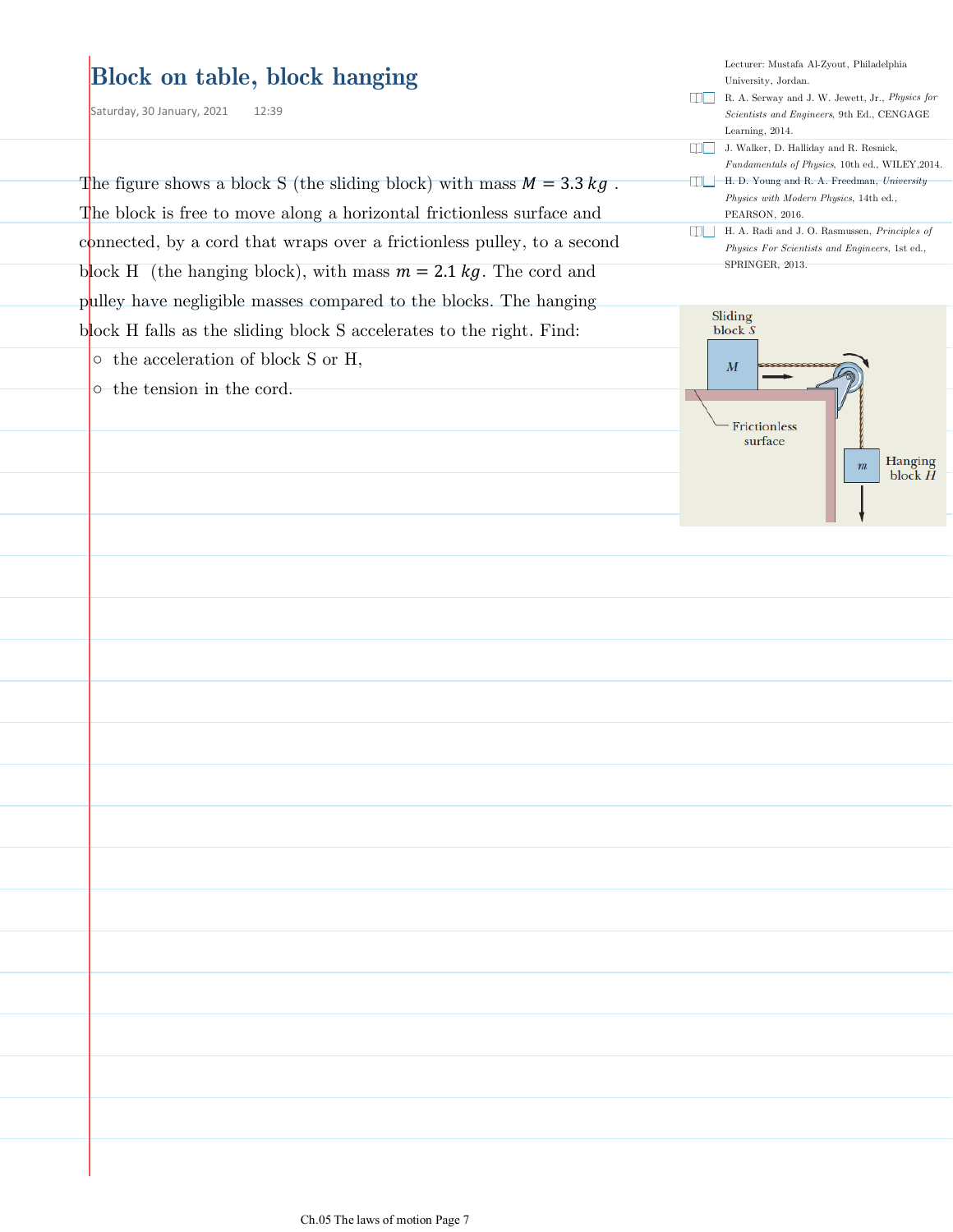## **Weighing a Fish in an Elevator**

Saturday, 30 January, 2021 12:37

Lecturer: Mustafa Al-Zyout, Philadelphia University, Jordan.

- R. A. Serway and J. W. Jewett, Jr., *Physics for Scientists and Engineers*, 9th Ed., CENGAGE Learning, 2014.
- J. Walker, D. Halliday and R. Resnick, *Fundamentals of Physics*, 10th ed., WILEY,2014.
- H. D. Young and R. A. Freedman, *University Physics with Modern Physics*, 14th ed., PEARSON, 2016.
- H. A. Radi and J. O. Rasmussen, *Principles of Physics For Scientists and Engineers*, 1st ed., SPRINGER, 2013.

A person weighs a fish of mass m on a spring scale attached to the ceiling of an elevator.

- o Show that if the elevator accelerates upward, the spring scale gives a reading that is different from the weight of the fish.
- o Show that if the elevator accelerates **downward**, the spring scale gives a reading that is different from the weight of the fish.
- $\circ$  Evaluate the scale readings for a  $(40 \text{ N})$  fish if the elevator moves with an acceleration  $a = 2 m/s^2$ .

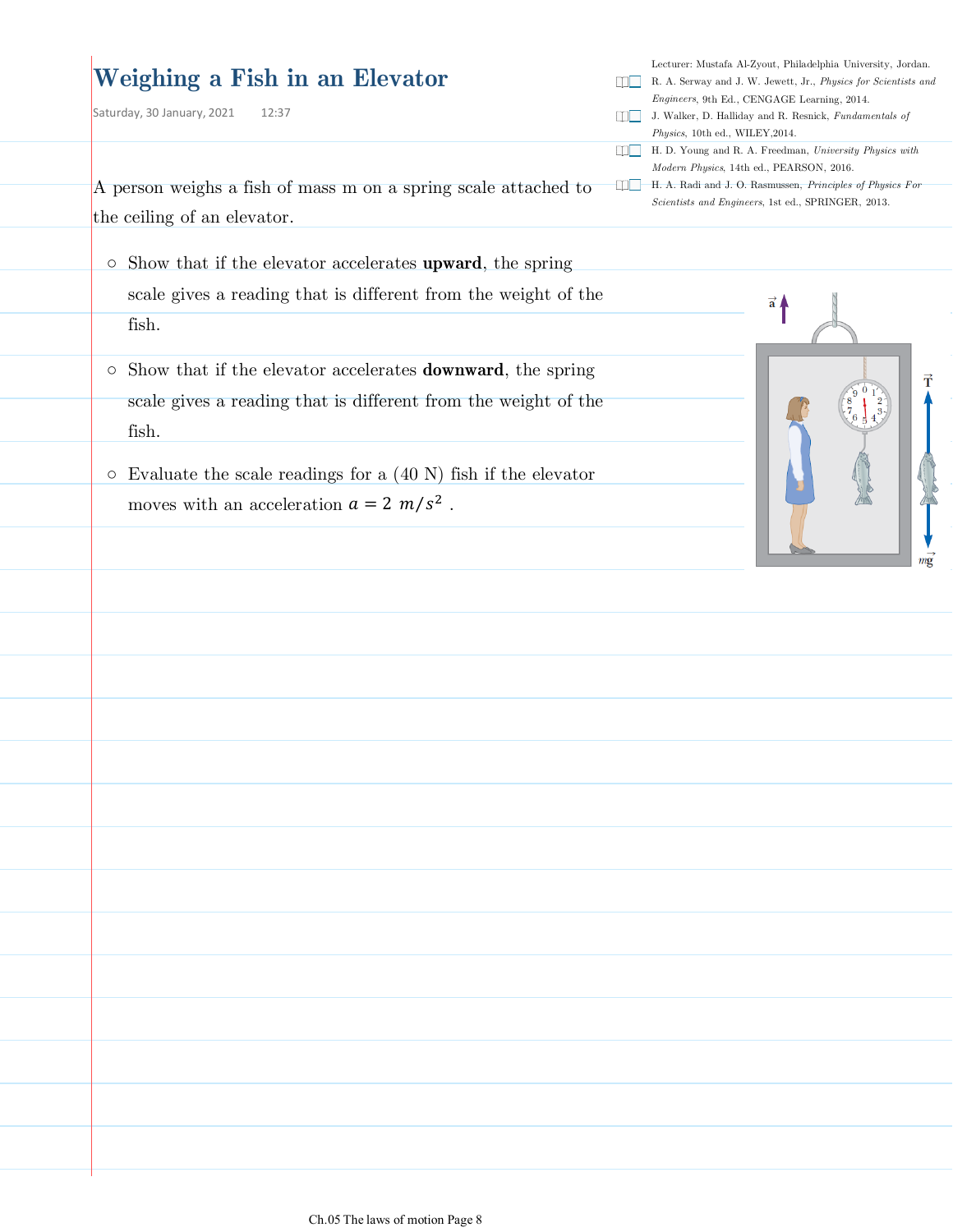| Cord accelerates box up a ramp<br>Saturday, 30 January, 2021<br>12:41<br>In the figure, a cord pulls on a box of sea biscuits up along a<br>frictionless plane inclined $\theta = 30^{\circ}$ . The box has mass $m = 5 kg$<br>and the force from the cord has magnitude $T = 25 N$ . What is<br>the box's acceleration component along the inclined plane? | Lecturer: Mustafa Al-Zyout, Philadelphia<br>University, Jordan.<br>R. A. Serway and J. W. Jewett, Jr., Physics for<br>Scientists and Engineers, 9th Ed., CENGAGE<br>Learning, 2014.<br><b>IDE</b> J. Walker, D. Halliday and R. Resnick,<br>Fundamentals of Physics, 10th ed.,<br>WILEY, 2014.<br>H. D. Young and R. A. Freedman, University<br>$\Box$<br>Physics with Modern Physics, 14th ed.,<br>PEARSON, 2016.<br>H. A. Radi and J. O. Rasmussen, Principles of<br>n Tim<br>Physics For Scientists and Engineers, 1st ed.,<br>SPRINGER, 2013. |
|-------------------------------------------------------------------------------------------------------------------------------------------------------------------------------------------------------------------------------------------------------------------------------------------------------------------------------------------------------------|---------------------------------------------------------------------------------------------------------------------------------------------------------------------------------------------------------------------------------------------------------------------------------------------------------------------------------------------------------------------------------------------------------------------------------------------------------------------------------------------------------------------------------------------------|
|                                                                                                                                                                                                                                                                                                                                                             | Cord<br>The box accelerates.                                                                                                                                                                                                                                                                                                                                                                                                                                                                                                                      |
|                                                                                                                                                                                                                                                                                                                                                             |                                                                                                                                                                                                                                                                                                                                                                                                                                                                                                                                                   |
|                                                                                                                                                                                                                                                                                                                                                             |                                                                                                                                                                                                                                                                                                                                                                                                                                                                                                                                                   |
|                                                                                                                                                                                                                                                                                                                                                             |                                                                                                                                                                                                                                                                                                                                                                                                                                                                                                                                                   |
|                                                                                                                                                                                                                                                                                                                                                             |                                                                                                                                                                                                                                                                                                                                                                                                                                                                                                                                                   |
|                                                                                                                                                                                                                                                                                                                                                             |                                                                                                                                                                                                                                                                                                                                                                                                                                                                                                                                                   |